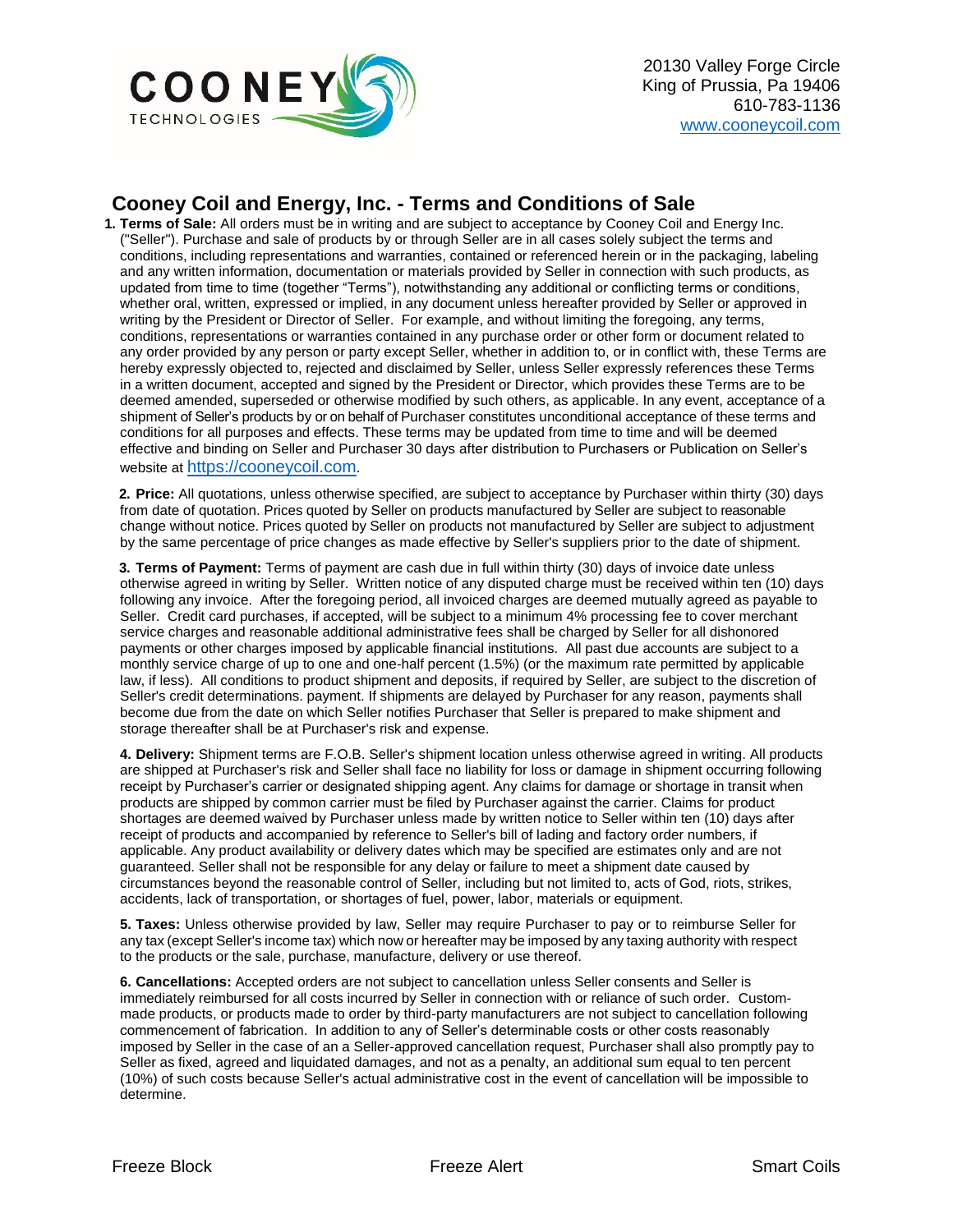

- **7. WARRANTY & LIMITATIONS OF WARRANTY: THE FOLLOWING IS A GENERAL DESCRIPTION OF SELLER'S EXPRESS WARRANTY, WHICH GOVERNS AND SUPERSEDES THIS DESCRIPTION IN THE EVENT OF ANY CONFLICTS OR INCONSISTENCIES IN THEIR TERMS. SELLERS LIMITED WARRANTY, WHICH IS THE SOLE WARRANTY APPLICABLE TO SELLER, IS LOCATED IN FULL ON SELLER'S WEBSITE ([HTTPS://COONEYCOIL.COM](https://cooneycoil.com/)). SUBJECT TO THE TERMS, LIMITATIONS, AND DISCLAIMER PROVISIONS OF SELLER'S LIMITED WARRANTY, SELLER WARRANTS TO THE ORIGINAL PURCHASER THAT PRODUCTS MANUFACTURED BY OR FOR SELLER AND SOLD UNDER SELLER'S LABEL ("SELLER PRODUCTS") SHALL BE FREE FROM DEFECTS IN MATERIAL AND WORKMANSHIP UNDER NORMAL INSTALLATION, USE AND CARE. THIS WARRANTY AS TO MATERIAL AND WORKMANSHIP SHALL EXTEND FOR A PERIOD OF 12 MONTHS AFTER DATE OF SHIPMENT TO PURCHASER BY SELLER (THE "WARRANTY PERIOD").**
- **8. BECAUSE SELLER SELLS SELLER PRODUCTS AND ALSO SERVES AS A RE-SELLER OF PRODUCTS MANUFACTURED BY THIRD-PARTIES AND SOLD UNDER THE LABELS OF THIRD-PARTIES (IN EACH CASE, A "THIRD-PARTY PRODUCT"), PURCHASERS OF THIRD-PARTY PRODUCTS ARE HEREBY NOTIFIED THAT SELLER PROVIDES NO SELLER WARRANTY (EXPRESS OR IMPLIED) FOR ANY THIRD-PARTY PRODUCTS IF ANY WARRANTY (EXPRESS OR IMPLIED) FOR SUCH THIRD-PARTY PRODUCT IS PROVIDED BY OR BINDING UPON SUCH THIRD PARTY. SELLER SHALL ONLY FACE LIABILITY OR OBLIGATION DURING THE WARRANTY PERIOD FOR SELLER PRODUCTS IN ACCORDANCE WITH SELLER'S LIMITED WARRANTY. SELLER SHALL HAVE NO LIABILITY OR OBLIGATION WHATSOEVER FOR DEFECTIVE OR NON-CONFORMING SELLER PRODUCTS AFTER EXPIRATION OF THE WARRANTY PERIOD OR FOR THIRD-PARTY PRODUCTS AT ANY TIME, REGARDLESS OF THE EXISTENCE OR NON-EXISTENCE OF OTHER WARRANTIES. THE SOLE LEGAL OR EQUITABLE RECOURSE FOR PURCHASERS OF THIRD-PARTY PRODUCTS SHALL BE AGAINST SUCH THIRD PARTIES AND SHALL BE GOVERNED BY ANY WARRANTIES OR OTHER TERMS OR CONDITIONS, IF ANY, PROVIDED BY OR BINDING UPON SUCH THIRD PARTY WITH RESPECT TO SUCH THIRD-PARTY PRODUCTS. IF PURCHASER NOTIFIES SELLER WITHIN THE WARRANTY PERIOD OF A DEFECTIVE SELLER PRODUCT, SELLER AT ITS OPTION WILL REPAIR OR REPLACE THE DEFECTIVE PRODUCT AT NO CHARGE TO PURCHASER. THIS LIMITED WARRANTY EXTENDS ONLY TO THE ORIGINAL PURCHASER AND THIS LIMITED WARRANTY DOES NOT COVER OR PROTECT AGAINST THE CONSEQUENCES OR EFFECTS OF IMPROPER HANDLING, STORAGE OR INSTALLATION, OR ANY ABUSE, MISUSE, NEGLECT OR ALTERATION, OR USE OF THE PRODUCT OUTSIDE OF THE PURPOSES OR PARAMETERS FOR WHICH THE PRODUCT WAS DESIGNED. THE FOREGOING VOIDS SELLER'S WARRANTY IN ITS ENTIRETY. THIS LIMITED WARRANTY CONSTITUTES PURCHASER'S SOLE REMEDY. IT IS GIVEN IN LIEU OF ALL OTHER WARRANTIES, EXPRESS OR IMPLIED. ALL IMPLIED WARRANTIES, INCLUDING ANY IMPLIED WARRANTY OF MERCHANTABILITY OR FITNESS FOR A PARTICULAR PURPOSE ARE EXPRESSLY EXCLUDED. IT IS EXPRESSLY UNDERSTOOD AND AGREED THAT IN NO EVENT AND UNDER NO CIRCUMSTANCE SHALL SELLER BE LIABLE FOR INCIDENTAL OR CONSEQUENTIAL DAMAGES, WHETHER BASED ON BREACH OF THIS OR ANY OTHER WARRANTY, NEGLIGENCE, STRICT LIABILITY OR OTHERWISE. SELLER'S LIMITED WARRANTY OBLIGATIONS ARE LIMITED TO REPAIR OR REPLACEMENT OF DEFECTIVE PARTS ONLY. LABOR OR SERVICE COSTS, INCLUDING COST FOR REMOVING OR INSTALLING PARTS, AND ANY SHIPPING CHARGES ARE EXPRESSLY EXCLUDED FROM THIS LIMITED WARRANTY UNLESS OTHERWISE AGREED IN WRITING BY SELLER. LABOR OR SERVICE COSTS, INCLUDING COST FOR REMOVING OR INSTALLING PARTS, AND ANY SHIPPING CHARGES ARE EXPRESSLY EXCLUDED FROM THIS WARRANTY. NO PERSON (INCLUDING ANY AGENT OR SALESPERSON) HAS AUTHORITY TO EXPAND SELLER'S OBLIGATION BEYOND THE TERMS OF THIS WARRANTY, OR TO STATE THAT THE PERFORMANCE OF THE PRODUCT IS OTHER THAN THAT PUBLISHED BY SELLER.**

**9. Returned Products:** Products may not be returned except by written permission of an authorized official of Seller at King of Prussia, PA. Material returned without prior authorization by Seller shall be at Purchaser's risk and expense with no liability to or obligation of Seller.

**10. Product Changes:** Seller reserves the right to change specifications and/or designs without incurring any obligation to Purchaser.